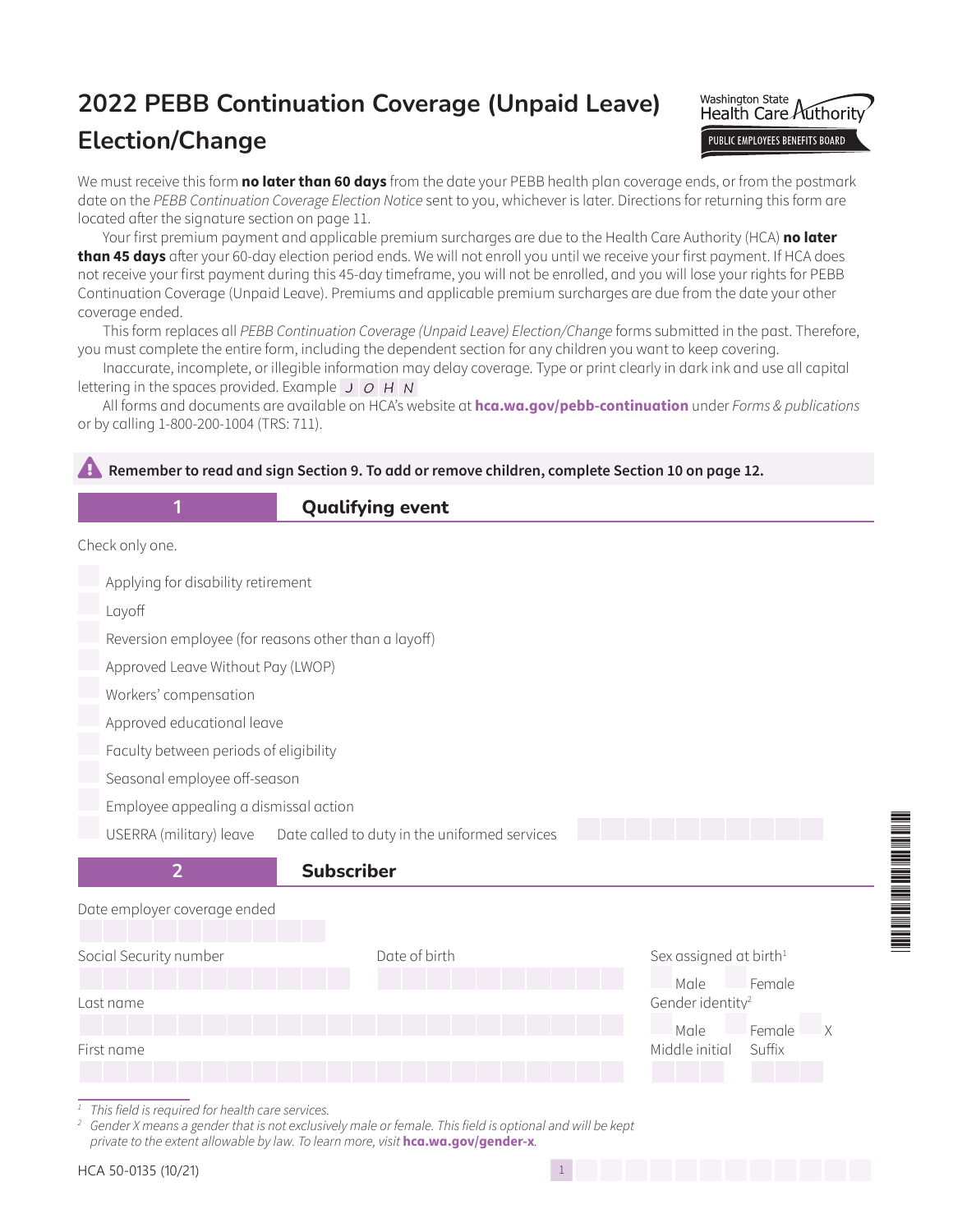| Subscriber's last name         |                        | Social Security number |
|--------------------------------|------------------------|------------------------|
| Phone number                   | Alternate phone number |                        |
| Street address                 |                        |                        |
| Address line 2                 |                        |                        |
| City                           |                        | State                  |
| ZIP/Postal code                | County                 |                        |
| Mailing address (if different) |                        |                        |
| Mailing address line 2         |                        |                        |
| City                           |                        | State                  |
| ZIP/Postal code                | County                 |                        |

**Example You must report your new address to the PEBB Program <b>no later than 60 days** after you move. You can report it by using this form, by sending a written request to the address on page 11 of this form, or by calling 1-800-200-1004 (TRS: 711).

Are you or any eligible dependents enrolled in PEBB insurance coverage under another account?

Medical Dental Long-term disability insurance (only if on

| Yes |                 | Nο                                                |                                                                  |
|-----|-----------------|---------------------------------------------------|------------------------------------------------------------------|
|     |                 | <b>Continue coverage</b> (Select all that apply.) |                                                                  |
|     | Medical         | Dental                                            | Life and accidental death and dismemberment<br>(AD&D) insurance  |
|     | military leave) |                                                   | Long-term disability insurance (only if on educational or USERRA |

**Add coverage** (Select all that apply.)

| Medical | Dental |
|---------|--------|
|---------|--------|

**Terminate coverage** (Select all that apply.)

Termination date

If terminating, include reason

**1.** If you terminate all coverage, you will not be eligible to enroll again in PEBB Continuation Coverage unless you regain eligibility.

educational or USERRA military leave)

**P** You may elect to continue coverage you were enrolled in on the day your PEBB health plan coverage ended. If you have life insurance and wish to port, convert, or terminate coverage, call MetLife at 1-833-854-9624.

If you are enrolled in a Medical Flexible Spending Arrangement (FSA) or Limited Purpose FSA and would like to continue it, call Navia Benefit Solutions at 1-800-669-3539 **no later than 60 days** after the mailing date on the *PEBB Continuation Coverage Election Notice*.

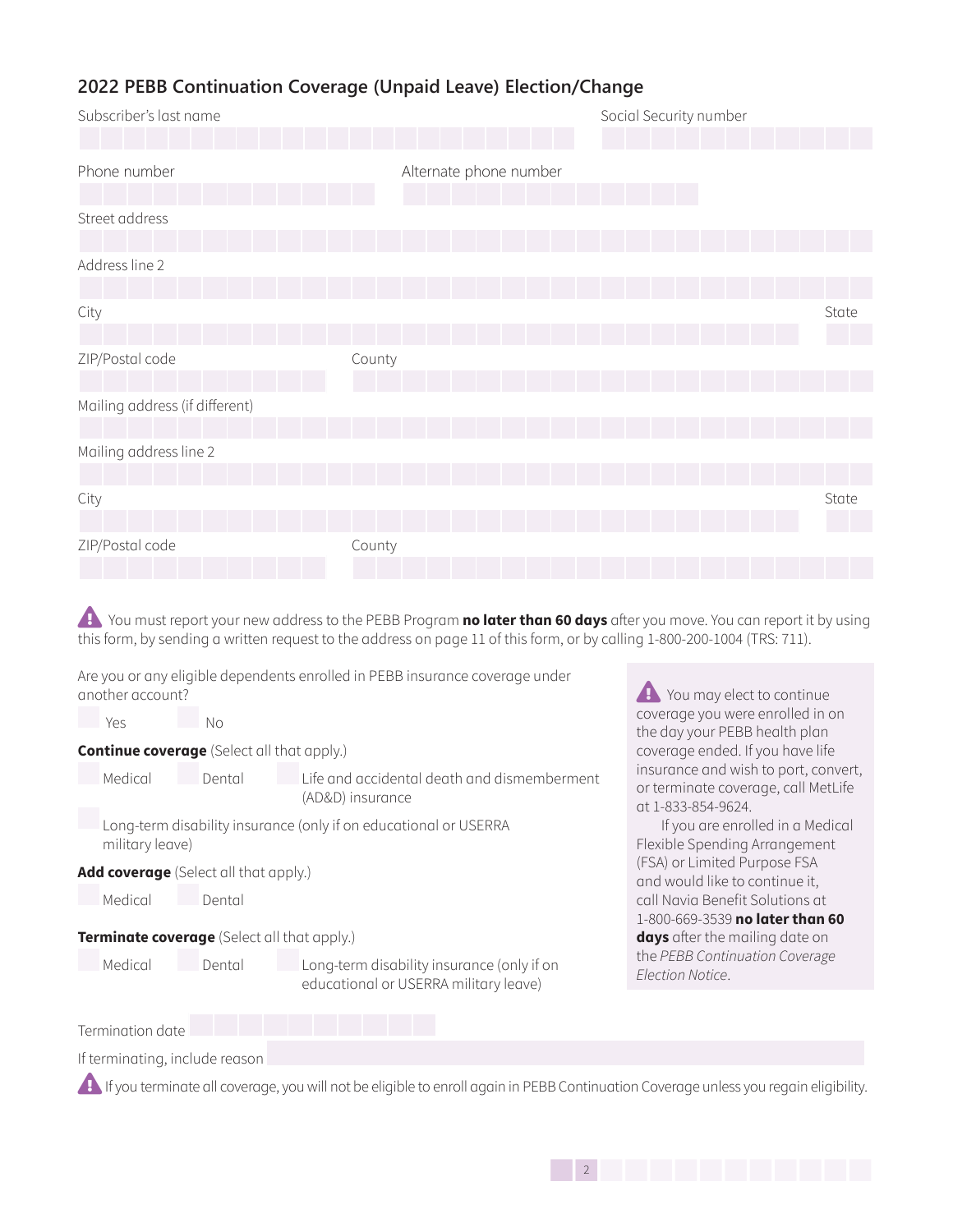Subscriber's last name Social Security number

1333 | 1333 | 1333 | 1333 | 1333 | 1333 | 1333 | 1333 | 1333 | 1333 | 1333 | 1333 | 1333 | 1333 | 1333 | 1333

#### **Tobacco use premium surcharge**

Response required if you are enrolling in medical coverage. The PEBB Program requires a \$25-per-account tobacco use premium surcharge in addition to your monthly medical premium if you or a dependent (age 13 or older) enrolled on your PEBB medical coverage uses a tobacco product. Tobacco use is defined as any use of tobacco products within the past two months except for religious or ceremonial use.

If a provider finds that ending tobacco use or participating in your medical plan's tobacco cessation program will negatively affect your or your dependent's health, see more information in the PEBB Program Administrative Policy 91-1 at **[hca.wa.gov/pebb-rules](http://hca.wa.gov/pebb-rules)**.

If you check **Yes** or do not check any boxes below, you will be charged the \$25 premium surcharge. For instructions on how to respond, see the *PEBB Premium Surcharge Attestation Help Sheet* on HCA's website at **[hca.wa.gov/pebb-continuation](http://hca.wa.gov/pebb-continuation)** under *Forms & publications*. To change your attestation, use the *PEBB Premium Surcharge Change Form.*

#### **Does the tobacco use premium surcharge apply to you?** Check one:

**Yes**, I am subject to the \$25 premium surcharge. I have used tobacco products in the past two months. If this is a change to a previous attestation, submit the *PEBB Premium Surcharge Attestation Change Form.* 

**No,** I am not subject to the \$25 premium surcharge. I have not used tobacco products in the past two months, or I have enrolled in or accessed one of the tobacco cessation resources noted in the *PEBB Premium Surcharge Attestation Help Sheet.*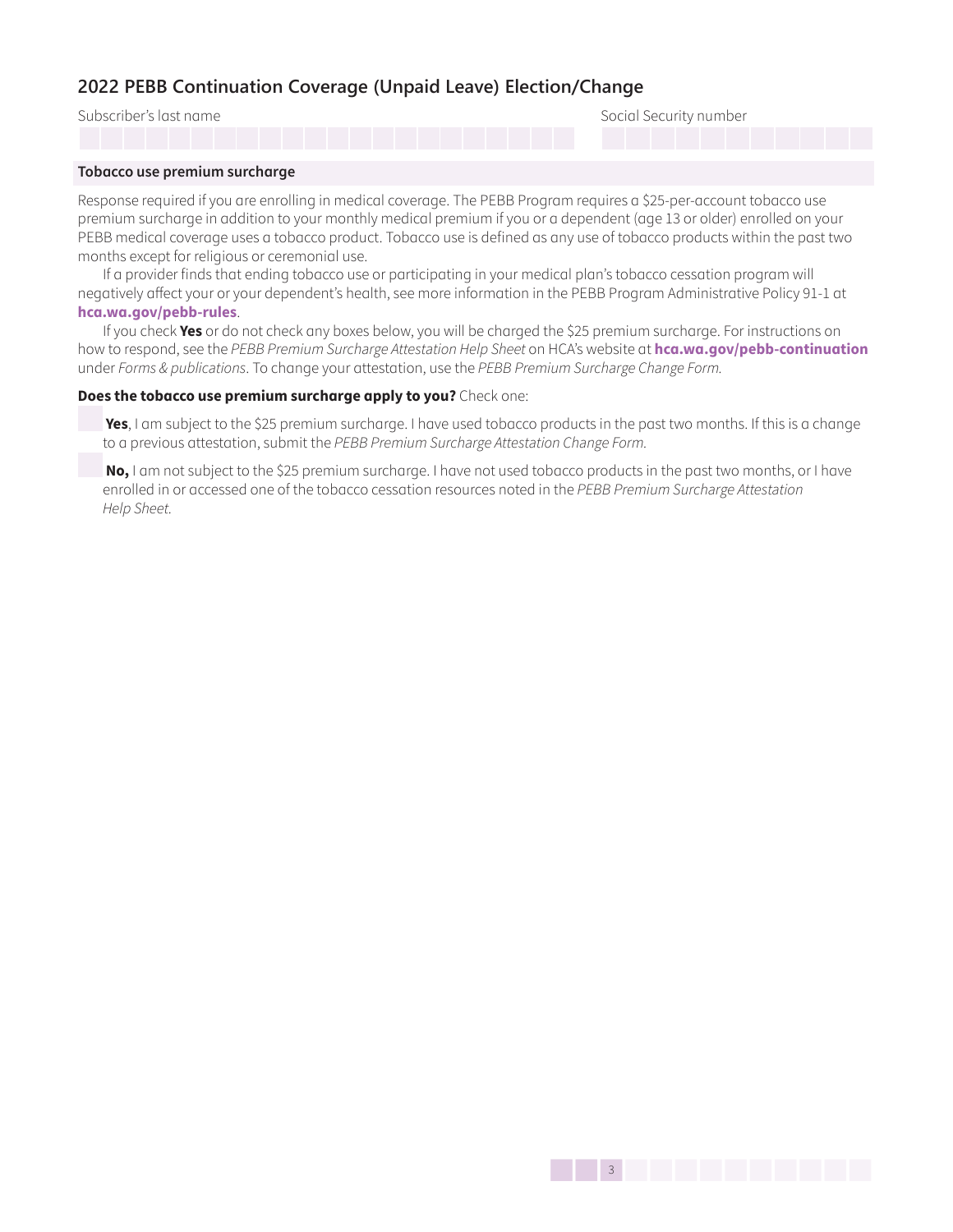| Subscriber's last name                                                                                         |                  | Social Security number                                                                                                                                                                                                                                                                                                                                                           |
|----------------------------------------------------------------------------------------------------------------|------------------|----------------------------------------------------------------------------------------------------------------------------------------------------------------------------------------------------------------------------------------------------------------------------------------------------------------------------------------------------------------------------------|
|                                                                                                                |                  |                                                                                                                                                                                                                                                                                                                                                                                  |
| 3                                                                                                              |                  | Spouse or state-registered domestic partner (SRDP)                                                                                                                                                                                                                                                                                                                               |
| dependent.                                                                                                     |                  | List an eligible spouse or SRDP you wish to enroll or remove from coverage. SRDP is defined in WAC 182-12-109. To add or<br>remove children, please complete Section 11 at the end of this form. Your spouse or SRDP cannot be enrolled in two PEBB<br>medical or dental accounts at the same time. A health plan change is not allowed when adding a SRDP if they are not a tax |
| <b>Relationship to subscriber</b>                                                                              |                  |                                                                                                                                                                                                                                                                                                                                                                                  |
| Spouse: date of marriage                                                                                       |                  |                                                                                                                                                                                                                                                                                                                                                                                  |
| SRDP: date registered                                                                                          |                  |                                                                                                                                                                                                                                                                                                                                                                                  |
| prove eligibility are available at hca.wa.gov/pebb-continuation.                                               |                  | If enrolling a SRDP, attach a PEBB Declaration of Tax Status to indicate whether they qualify as a dependent for tax<br>purposes under IRC Section 152, as modified by IRC Section 105(b). You must also provide proof of their eligibility within<br>the PEBB Program's enrollment timelines, or they will not be enrolled. Timelines and a list of documents we will accept to |
| Social Security number                                                                                         | Date of birth    | Sex assigned at birth <sup>1</sup>                                                                                                                                                                                                                                                                                                                                               |
| Last name                                                                                                      |                  | Male<br>Female<br>Gender identity <sup>2</sup>                                                                                                                                                                                                                                                                                                                                   |
| First name                                                                                                     |                  | Female<br>Male<br>Middle initial<br>Suffix                                                                                                                                                                                                                                                                                                                                       |
| Street address (if different from subscriber)                                                                  |                  |                                                                                                                                                                                                                                                                                                                                                                                  |
| Address line 2                                                                                                 | City             | State                                                                                                                                                                                                                                                                                                                                                                            |
| ZIP/Postal code                                                                                                | County           |                                                                                                                                                                                                                                                                                                                                                                                  |
|                                                                                                                |                  |                                                                                                                                                                                                                                                                                                                                                                                  |
|                                                                                                                |                  |                                                                                                                                                                                                                                                                                                                                                                                  |
| <b>Continue coverage</b> (Select all that apply.)                                                              |                  | If removing a spouse due to divorce, attach a copy                                                                                                                                                                                                                                                                                                                               |
| Medical<br>Dental                                                                                              |                  | of divorce decree. If removing a SRDP due to dissolution,                                                                                                                                                                                                                                                                                                                        |
| Add coverage (Select all that apply.)                                                                          |                  | attach a copy of the dissolution of state-registered<br>domestic partnership.                                                                                                                                                                                                                                                                                                    |
| Medical<br>Dental                                                                                              |                  |                                                                                                                                                                                                                                                                                                                                                                                  |
| Terminate coverage (Select all that apply.)                                                                    |                  |                                                                                                                                                                                                                                                                                                                                                                                  |
| Medical<br>Dental                                                                                              | Termination date |                                                                                                                                                                                                                                                                                                                                                                                  |
|                                                                                                                |                  |                                                                                                                                                                                                                                                                                                                                                                                  |
| If terminating coverage, include reason<br>To terminate life or AD&D insurance, call MetLife at 1-866-548-7139 |                  |                                                                                                                                                                                                                                                                                                                                                                                  |

*<sup>1</sup> This field is required for health care services.*

*<sup>2</sup> Gender X means a gender that is not exclusively male or female. This field is optional and will be kept private to the extent allowable by law. To learn more, visit* **hca.wa.gov/gender-x***.*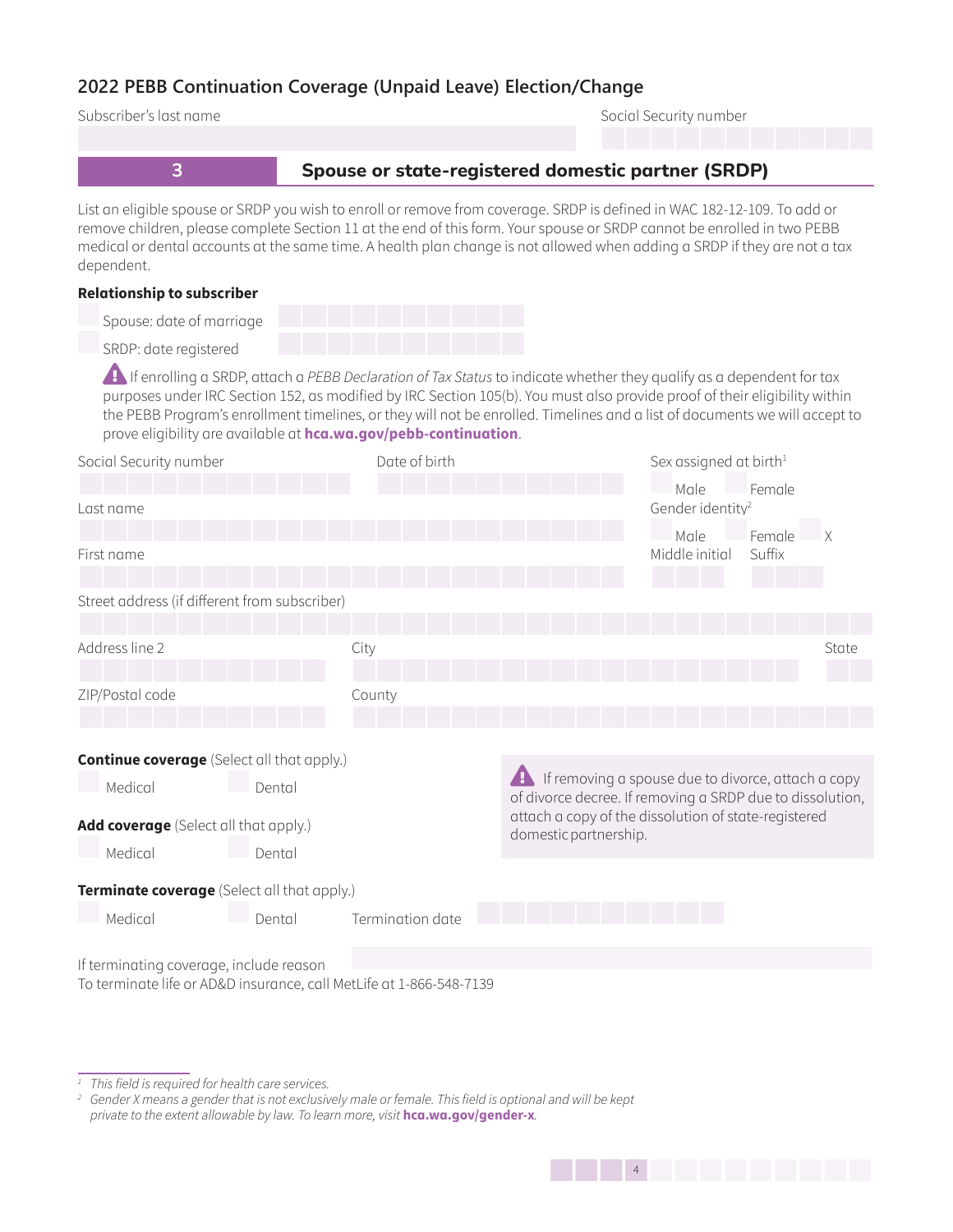Subscriber's last name Social Security number

#### **Tobacco use premium surcharge**

Response required if you are enrolling your spouse or SRDP in medical coverage. If you check **Yes** or do not check any boxes below, you will be charged the \$25-per-account tobacco use premium surcharge in addition to your monthly medical premium. For instructions on how to respond, see the *PEBB Premium Surcharge Attestation Help Sheet* on HCA's website at **[hca.wa.gov/pebb-continuation](http://hca.wa.gov/pebb-continuation)** under *Forms & publications.* To change your attestation, use the *PEBB Premium Surcharge Attestation Change* form.

#### **Does the tobacco use premium surcharge apply to you?** Check one:

**Yes**, I am subject to the \$25 premium surcharge. This dependent has used tobacco products in the past two months. If this is a change to a previous attestation, submit the *PEBB Premium Surcharge Attestation Change form*.

**No**, I am not subject to the \$25 premium surcharge. This dependent has not used tobacco products in the past two months or has enrolled in or accessed one of the tobacco cessation resources noted in the *PEBB Premium Surcharge Attestation Help Sheet*.

#### **Spouse or state-registered domestic partner (SRDP) coverage premium surcharge**

Response required if you are enrolling your spouse or SRDP in medical coverage. The PEBB Program requires a \$50 premium surcharge in addition to your monthly medical premium if you are enrolling your spouse or SRDP in PEBB medical and they have chosen not to enroll in another employer-based group medical that is comparable to Uniform Medical Plan (UMP) Classic. See the *PEBB Premium Surcharge Attestation Help Sheet* for instructions on how to respond. If you check **Yes** below or leave this section blank, you will be charged the \$50 premium surcharge.

#### **Does the spouse or SRDP coverage premium surcharge apply to you?** Check one:

**Yes**, I am subject to the \$50 premium surcharge. I used the *PEBB Premium Surcharge Attestation Help Sheet* and completed the *PEBB Spousal Plan Calculator*.

**No**, I am not subject to the \$50 premium surcharge. I used the *PEBB Premium Surcharge Attestation Help Sheet* and, if needed, completed the *PEBB Spousal Plan Calculator*. Which questions on the *PEBB Premium Surcharge Attestation Help Sheet* did you check **No**? Check all that apply. Question 1 is not applicable.

| Question 2 | Question 3 | Question 4 | Ouestion 5 | Ouestion 6 |
|------------|------------|------------|------------|------------|

PEBB Program to help determine if premium surcharge applies. I used the *PEBB Premium Surcharge Attestation Help Sheet*  and am submitting a printed *PEBB Spousal Plan Calculator.* The PEBB Program will use these to help determine whether my spouse's or SRDP's employer-based group medical is comparable to UMP Classic and whether I am subject to this premium surcharge.

**Example PEBB Premium Surcharge Attestation Help Sheet and PEBB Spousal Plan Calculator are available at [hca.wa.gov/pebb-continuation](http://hca.wa.gov/pebb-continuation)** under *Forms & publications.*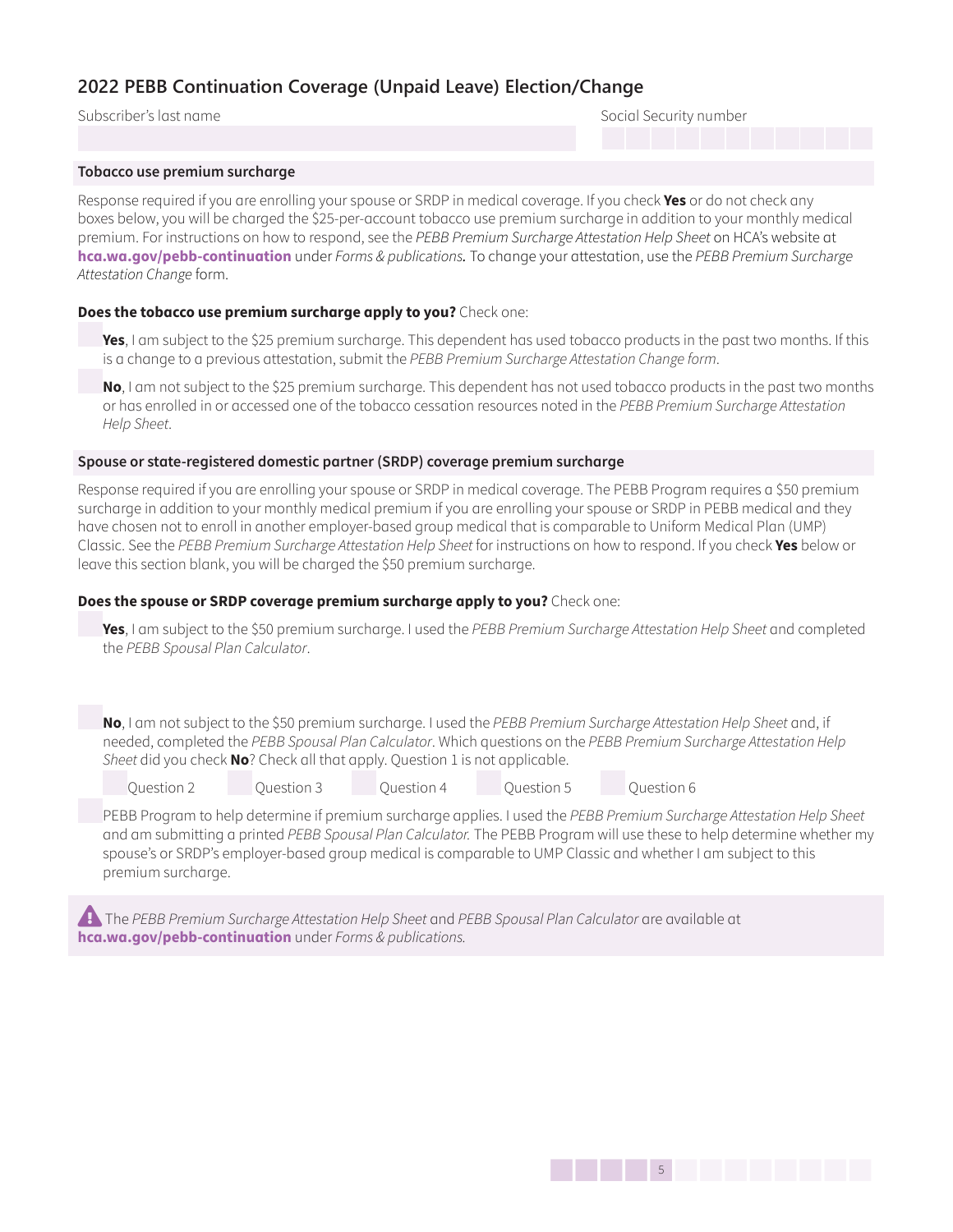| Subscriber's last name                                                                                                                                                                                                                                                                                                                                                                                                                                                |                                       |  | Social Security number |       |
|-----------------------------------------------------------------------------------------------------------------------------------------------------------------------------------------------------------------------------------------------------------------------------------------------------------------------------------------------------------------------------------------------------------------------------------------------------------------------|---------------------------------------|--|------------------------|-------|
| $\overline{\mathbf{4}}$                                                                                                                                                                                                                                                                                                                                                                                                                                               | <b>Changes to an existing account</b> |  |                        |       |
| Are you making changes to an existing account?                                                                                                                                                                                                                                                                                                                                                                                                                        |                                       |  |                        |       |
| If Yes, check all changes that apply in the section below.<br>Yes<br>Date of event/change:<br>If no, continue to Section 5.<br><b>No</b>                                                                                                                                                                                                                                                                                                                              |                                       |  |                        |       |
| Changes you can make anytime                                                                                                                                                                                                                                                                                                                                                                                                                                          |                                       |  |                        |       |
| Name change                                                                                                                                                                                                                                                                                                                                                                                                                                                           |                                       |  |                        |       |
| Address change                                                                                                                                                                                                                                                                                                                                                                                                                                                        |                                       |  |                        |       |
| Terminate medical coverage for you or your enrolled dependents                                                                                                                                                                                                                                                                                                                                                                                                        |                                       |  |                        |       |
| Terminate dental coverage for your or your enrolled dependents                                                                                                                                                                                                                                                                                                                                                                                                        |                                       |  |                        |       |
| Remove dependents from coverage. If removal is due to loss of eligibility (divorce, annulment, dissolution, or dependent<br>ceasing to be eligible as a child), the PEBB Program must receive this form and proof of the event no later than 60 days<br>after the last day of the month the dependent loses eligibility. Coverage will be terminated the last day of the month of loss<br>of eligibility. If applicable, provide your former dependent's new address: |                                       |  |                        |       |
| Street address                                                                                                                                                                                                                                                                                                                                                                                                                                                        |                                       |  |                        |       |
|                                                                                                                                                                                                                                                                                                                                                                                                                                                                       |                                       |  |                        |       |
| Address line 2                                                                                                                                                                                                                                                                                                                                                                                                                                                        |                                       |  |                        |       |
| City                                                                                                                                                                                                                                                                                                                                                                                                                                                                  |                                       |  |                        | State |
| ZIP/Postal code                                                                                                                                                                                                                                                                                                                                                                                                                                                       |                                       |  |                        |       |

To terminate life and accidental death and dismemberment (AD&D) insurance, call MetLife at 1-833-548-7139.

## **Changes you can make during annual open enrollment**

All changes become effective January 1 of the following year. Check the box next to the changes requested.

- Add dependents
- Remove dependents
- Add or change medical plan
- Add or change dental plan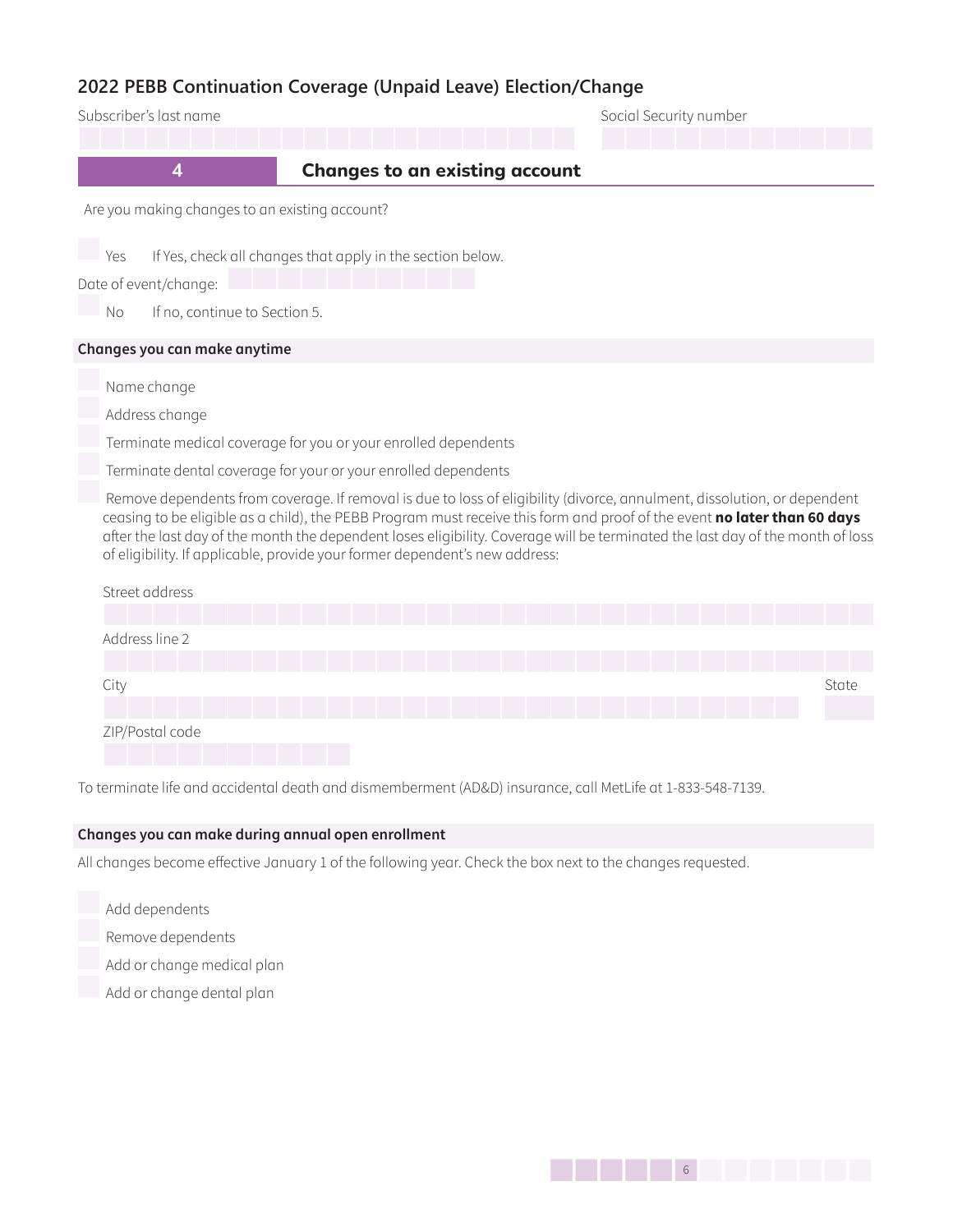Subscriber's last name Social Security number

#### **Changes you can make if an event creates a special open enrollment (SOE)**

The PEBB Program only allows changes outside of annual open enrollment when an event creates a special open enrollment. We must receive this form and proof of the event **no later than 60 days** after the event occurs. In most cases, the enrollment or change will be effective the first day of the month after the event date or the date we receive the form, whichever is later.

To enroll a newborn or child whom you, the subscriber, have adopted (or have assumed legal responsibility for support ahead of adoption), you should notify the PEBB Program by submitting the required forms as soon as possible. Doing so ensures timely payment of claims. If adding the child increases the premium, the required forms must be received **no later than 60 days** after the date of the birth, adoption, or the date the legal responsibility for support is assumed ahead of adoption.

Check the box next to the matching events below.

#### **The following events allow a subscriber to add dependents or change medical or dental plans:**

 Subscriber or dependent loses other coverage under a group health plan or through health insurance coverage, as defined by the Health Insurance Portability and Accountability Act (HIPAA).

 Subscriber has a change in employment status that affects the subscriber's eligibility for their employer contribution toward their employer-based group health plan.

 Subscriber's dependent has a change in their own employment status that affects their eligibility for the employer contribution under their employer-based group health plan.

 A court order requires the subscriber or any other individual to provide insurance coverage for an eligible dependent of the subscriber.

 Subscriber or dependent enrolls in or loses eligibility for coverage under Medicaid or a state Children's Health Insurance Program (CHIP).

 Subscriber or dependent becomes eligible for a state premium assistance subsidy for PEBB health plan coverage from Medicaid or CHIP.

 Subscriber or dependent enrolls in or loses eligibility for Medicare or enrolls in or terminates enrollment in a Medicare Advantage plan or Medicare Part D plan.

 Child becomes eligible as an extended dependent through legal custody or legal guardianship. Also complete a *PEBB Extended Dependent Certification* and *PEBB Declaration of Tax Status* to indicate whether they qualify as a dependent for tax purposes under IRC Section 152, as modified by IRC Section 105(b) available at **[hca.wa.gov/pebb-continuation](http://hca.wa.gov/pebb-continuation)**.

 Marriage, registering a state-registered domestic partnership as defined by Washington Administrative Code (WAC) 182-12-109, birth, adoption, or assuming a legal obligation for support ahead of adoption. You must also submit a *PEBB Declaration of Tax Status*if adding a state-registered domestic partner or their child to indicate whether they qualify as a dependent for tax purposes under IRC Section 152, as modified by IRC Section 105(b). A health plan change is not allowed when adding a SRDP or their child if they are not a tax dependent.

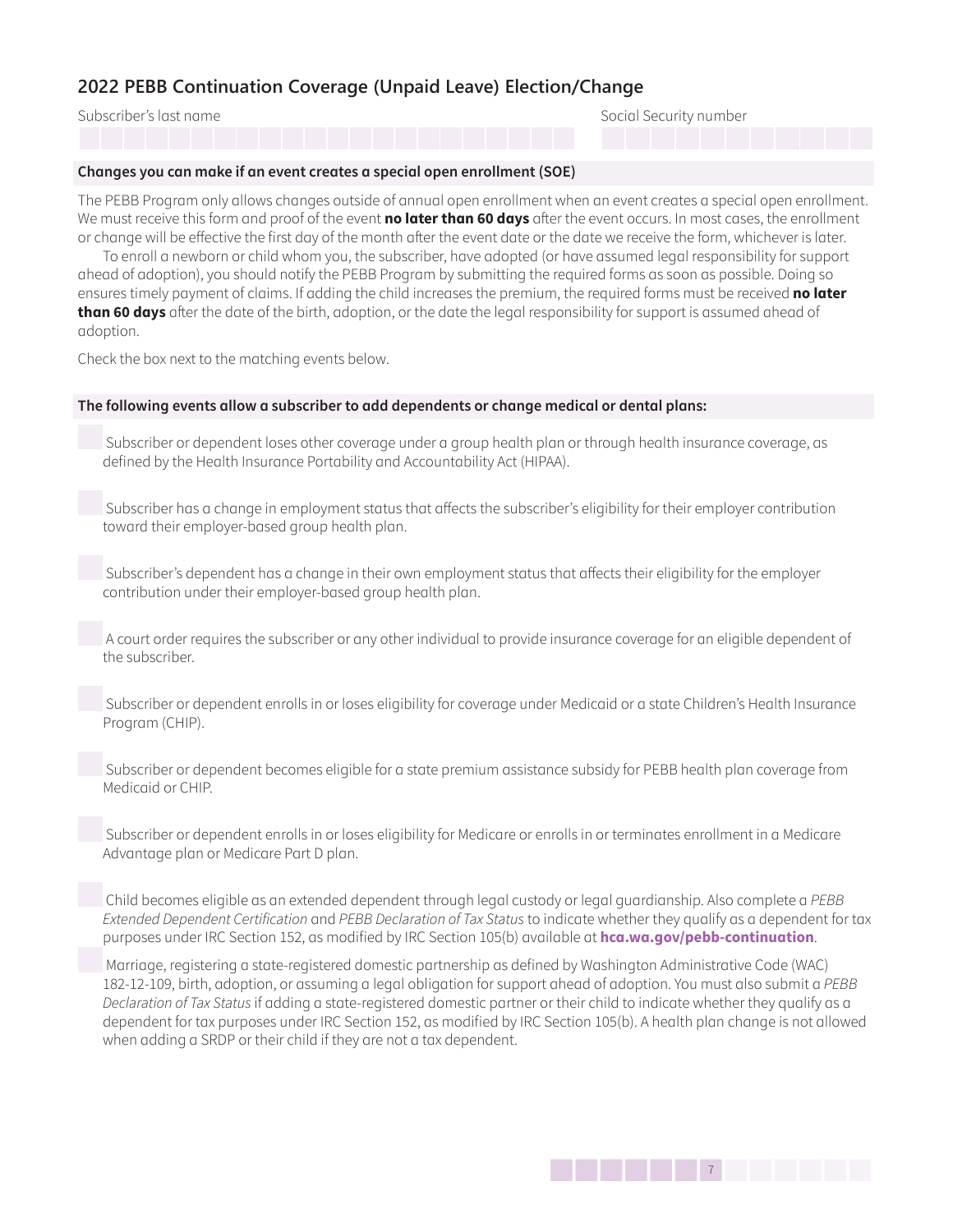Subscriber's last name Social Security number

#### **The following events allow a subscriber to add dependents:**

 Subscriber or dependent has a change in enrollment under another employer-based group health plan during its annual open enrollment that does not align with the PEBB Program's annual open enrollment.

 Subscriber's dependent has a change in residence from another country to within the United States or from the United States to another country, and that change resulted in the dependent losing their health insurance.

#### **The following events allow a subscriber to change medical or dental plans:**

Subscriber or dependent has a change in residence that affects health plan availability.

 Subscriber or dependent's current health plan becomes unavailable because the subscriber or enrolled dependent is no longer eligible for a health savings account.

 Subscriber or dependent experiences a disruption of care for active and ongoing treatment that could function as a reduction in benefits for the subscriber or their dependent (requires approval by the PEBB Program).

## **5 Medical plan selection**

Call the medical plans you are interested in to make sure your provider is in the network and for details about benefits. Their contact information is located on page 13.

Choose one medical plan.

#### **Kaiser Foundation Health Plan of the Northwest<sup>1</sup>**

Kaiser Permanente NW2 Classic

Kaiser Permanente NW2 Consumer-Directed Health Plan

#### **Kaiser Foundation Health Plan of Washington<sup>1</sup>**

Kaiser Permanente WA Classic

Kaiser Permanente WA Consumer-Directed Health Plan

Kaiser Permanente WA SoundChoice3

Kaiser Permanente WA Value

#### **Uniform Medical Plan (UMP),** administered by Regence BlueShield

UMP Classic

UMP Select

UMP Consumer-Directed Health Plan

- UMP Plus-Puget Sound High Value Network<sup>1</sup>
- UMP Plus–UW Medicine Accountable Care Network<sup>1</sup>
- <sup>1</sup>These plans have a specific service area. If you move out of the service area, you must change your plan; otherwise, you will have limited access to network providers and covered services. You must notify the PEBB Program **no later than 60 days** after you move.
- 2 Kaiser Foundation Health Plan of the Northwest offers plans in Clark and Cowlitz counties in Washington and select counties in Oregon.
- 3 Not all contracted providers in Spokane County are in the SoundChoice network. Please make sure your provider is in-network before you visit.

1388 | 1388 | 1388 | 1388 | 1388 | 1388 | 1388 | 1388 | 1388 | 1388 | 1388 | 1388 | 1388 | 1388 | 1388 | 1388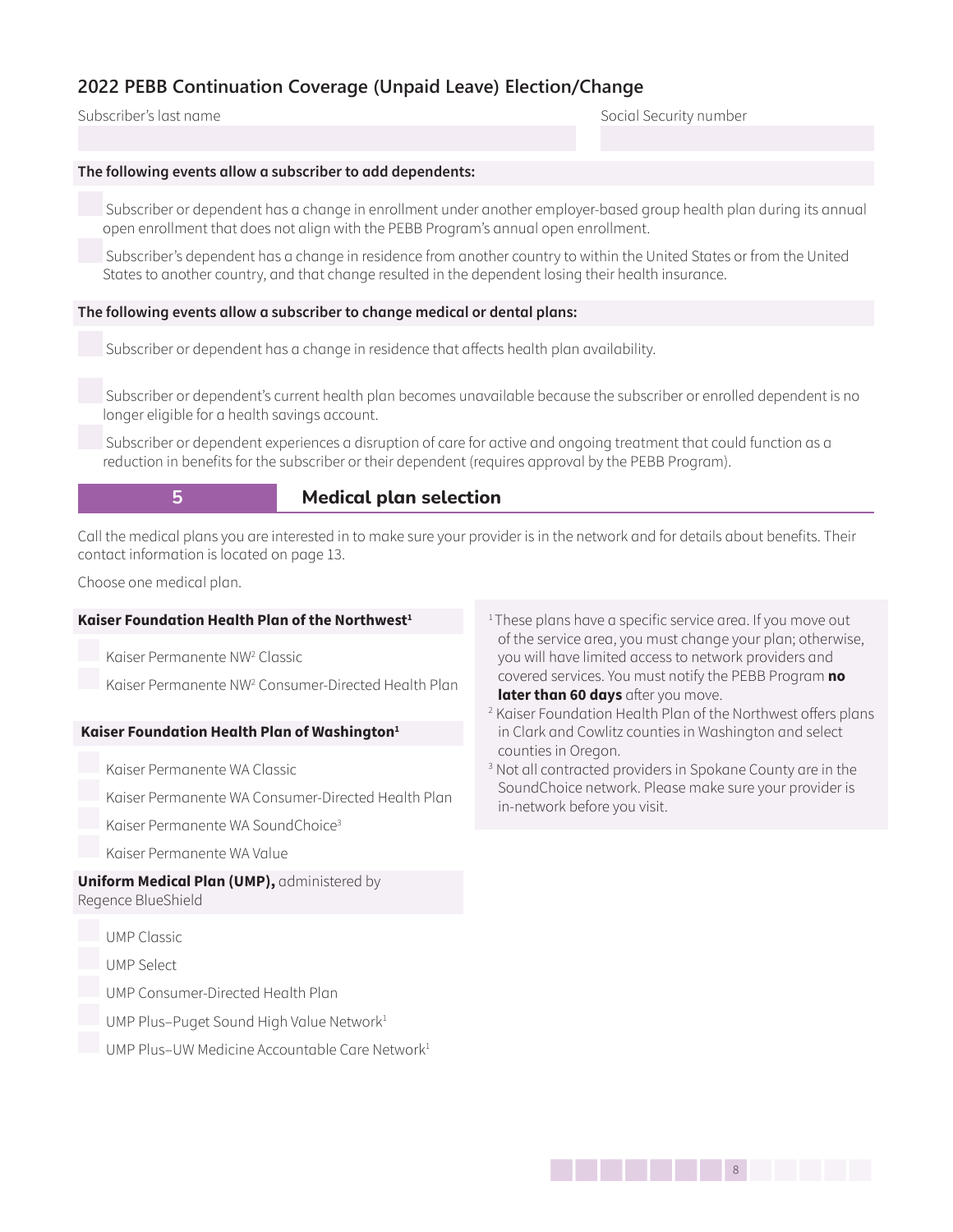Subscriber's last name Social Security number

## **6 Dental plan selection**

Choose one dental plan in this section. Before you enroll, make sure the provider you want to use accepts the specific plan and group you choose. Plan contact information is on page 13.

#### **Preferred Provider Organization (PPO)**

**Uniform Dental Plan** (Group #03000), administered by Delta Dental of Washington. You can choose any dental provider and change providers at any time. Your out-of-pocket costs will be lower if you use a preferred provider.

#### **Managed-Care Plans (limited network)**

**DeltaCare** (Group #03100), administered by Delta Dental of Washington. You must select a primary care dentist in the DeltaCare network.

**Willamette Dental of Washington.** (Group WA 82), administered by Willamette Dental of Washington, Inc. You must select and receive care from a primary care dental provider in the Willamette Dental Group network.

## **7 Life and accidental death and dismemberment (AD&D) insurance**

**Yes,** I wish to continue the life and AD&D insurance I had as an active employee. I understand I will need to pay MetLife for basic life insurance and basic AD&D Insurance in addition to any supplemental life and supplemental AD&D insurance I have while on PEBB Continuation Coverage (Unpaid Leave). If you wish to decrease your supplemental life and/or AD&D insurance amounts while on PEBB Continuation Coverage (Unpaid Leave), please call MetLife at 1-866-548-7139.

**No,** I do not wish to continue the life and AD&D insurance I had as an employee. I understand I must reapply for supplemental life insurance and AD&D insurance when I regain eligibility and I must submit evidence of insurability to MetLife for supplemental life insurance. I understand that MetLife must receive my completed *MetLife Enrollment/Change Form* through MetLife's MyBenefits portal at **[mybenefits.metlife.com/wapebb](http://mybenefits.metlife.com/wapebb) no later than 31 days** after the date I regain eligibility.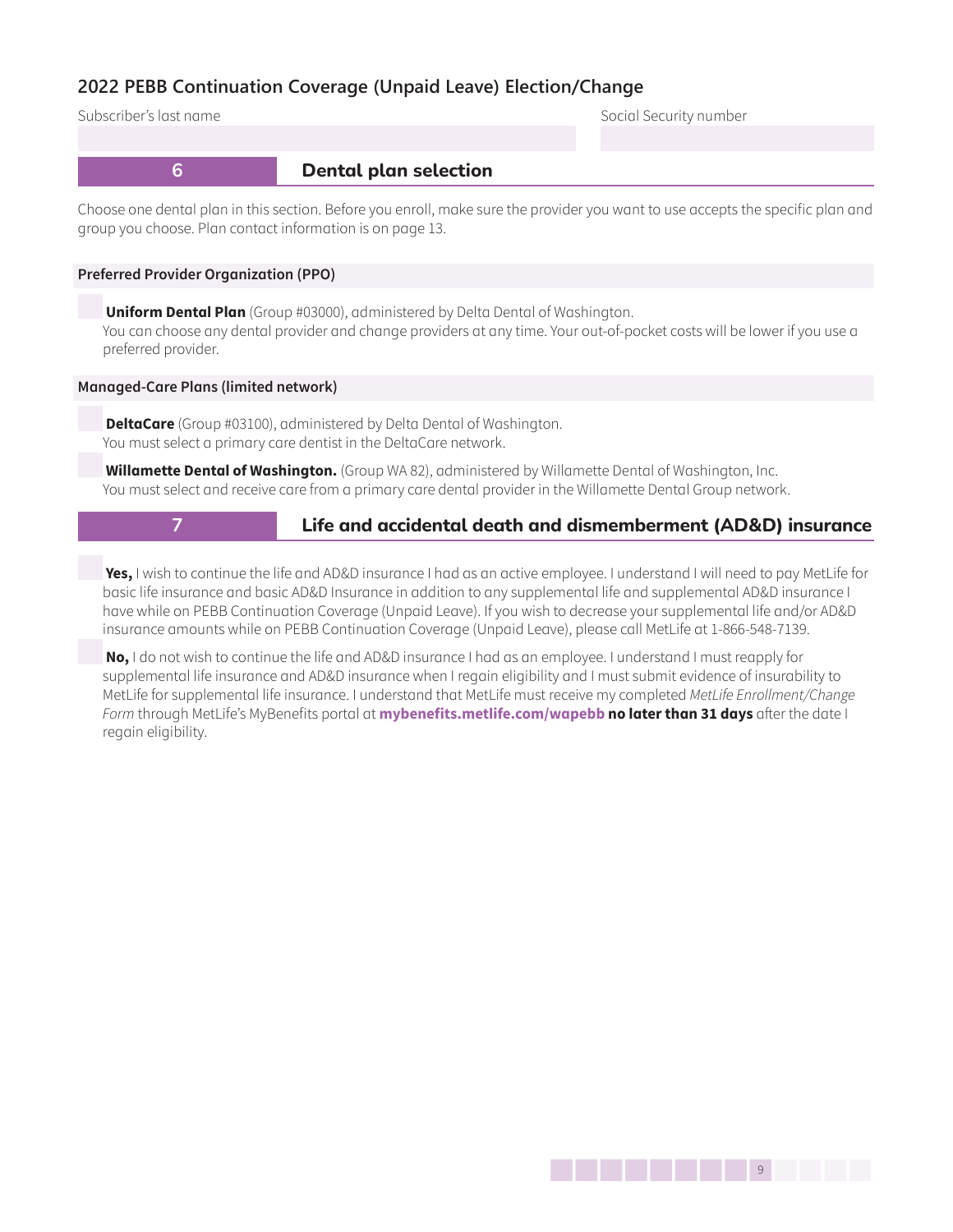Subscriber's last name Social Security number

## **8 Long-term disability (LTD) insurance**

This section applies only to employees on approved educational leave, or who are called to active duty in the uniformed services as defined under Uniformed Services Employment and Reemployment Rights Act (USERRA).

#### **Current enrollment with employing agency**

Employer-paid LTD coverage (\$2.10/month)

Employee-paid LTD coverage (select a plan)

50 percent coverage

60 percent coverage

#### **Desired enrollment while self-paying**

 I wish to keep the same employer-paid LTD insurance I had as an employee and increase the employee-paid LTD coverage level from 50-percent to 60-percent. I understand I must reapply for the employee-paid 60-percent coverage level LTD insurance and submit evidence of insurability to Standard for approval when I regain eligibility for the employer contribution. I understand my employing agency must receive the required enrollment forms **no later than 31 days** after the date I regain eligibility.

Initials

 I wish to keep the same employer-paid LTD insurance I had as an employee and decrease the employee-paid LTD coverage level from 60-percent to 50-percent. I understand I must reapply for the 50-percent coverage level employee-paid LTD insurance and submit evidence of insurability to Standard for approval when I regain eligibility for the employer contribution. I understand my employing agency must receive the required enrollment forms **no later than 31 days** after the date I regain eligibility.

Initials

 I wish to keep the same employer-paid LTD insurance I had as an employee and decline the employee-paid LTD coverage. I understand I must reapply for the employee-paid LTD insurance and submit evidence of insurability to Standard for approval when I regain eligibility for the employer contribution. I understand my employing agency must receive the required enrollment forms **no later than 31 days** after the date I regain eligibility.

Initials

 I do not wish to keep the LTD insurance I had as an employee. I understand I must reapply for the employee-paid LTD insurance and submit evidence of insurability to The Standard for approval when I regain eligibility for the employer contribution. I understand my employing agency must receive the required enrollment forms **no later than 31 days** after the date I regain eligibility.

Initials

I wish to keep the same coverage I had as an employee. Initials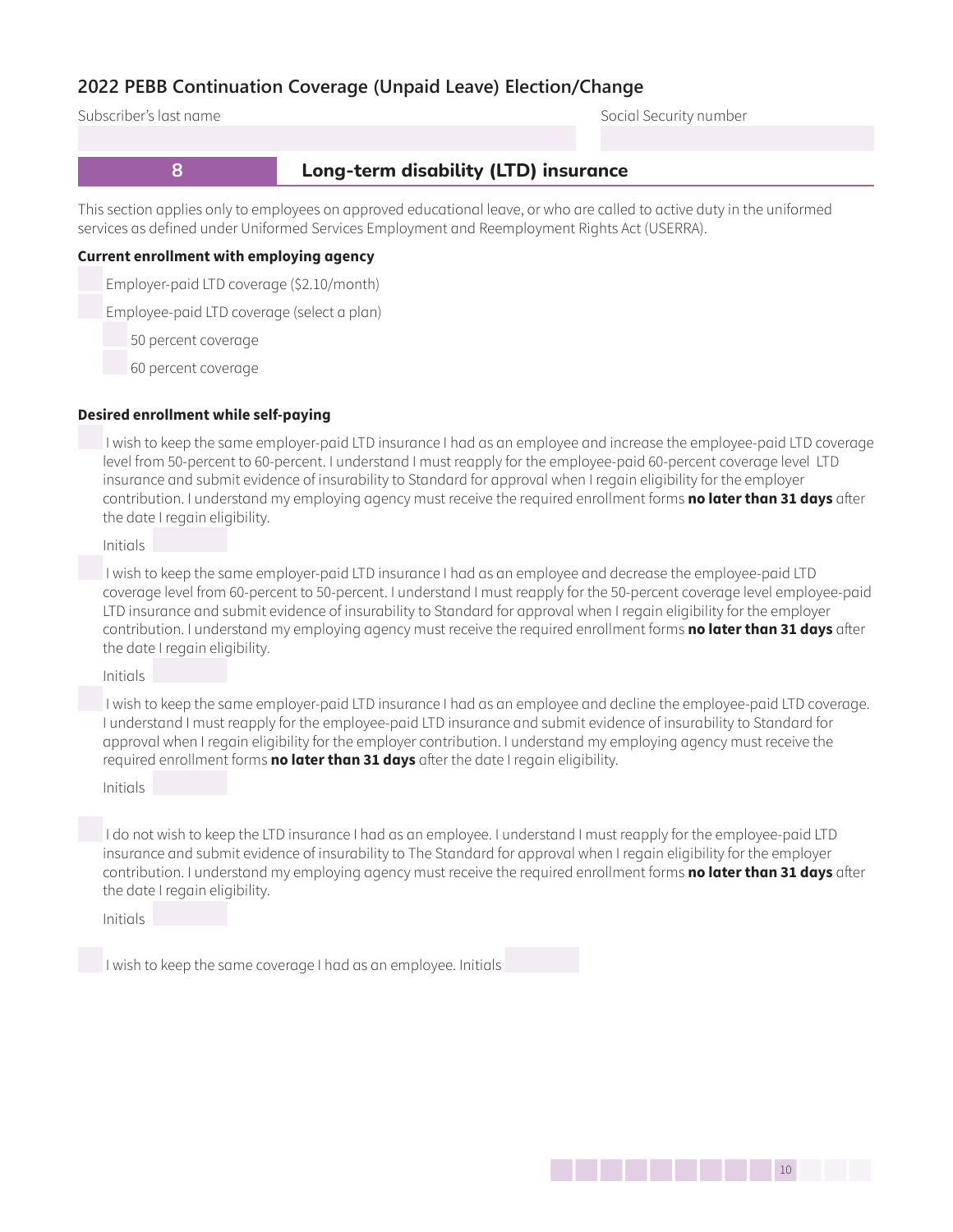Subscriber's last name Social Security number

## **9 Signature**

I have received and read the *PEBB Continuation Coverage Election Notice,* including any appendices. By submitting this form, I declare that the information I have provided is true, complete, and correct. If it isn't, or if I do not update this information within the timelines in PEBB Program rules, to the extent permitted by federal and state laws, I must repay any claims paid by my health plans. My dependents and I may also lose PEBB benefits as of the last day of the month we were eligible.

To the extent permitted by law, the PEBB Program may retroactively terminate coverage for me and my dependents if I intentionally misrepresent eligibility, or do not fully pay premiums when due. In addition, I understand that it is a crime to knowingly provide false, incomplete, or misleading information to an insurance company for the purpose of defrauding the company. Penalties include imprisonment, fines, and denial of PEBB Program benefits.

If I send payment, this does not mean that I will be automatically enrolled in PEBB insurance coverage. The PEBB Program will verify eligibility for my dependents and me. If we do not qualify, I will receive a refund. I understand I am responsible for paying any applicable tobacco use premium surcharge and spouse or state-registered domestic partner coverage premium surcharge in addition to my monthly medical premium.

If I enroll in a consumer-directed health plan with a health savings account (HSA), I must meet HSA eligibility conditions. I understand that the PEBB Program will direct a portion of my monthly premium to an HSA on my behalf based on the information I have provided, and that there are limits to these contributions and my HSA contributions (if any) under federal tax law.

I understand that my enrollment and my dependents' enrollment are subject to me abiding by all applicable deadlines and PEBB Program rules and policies. Failure to comply with applicable deadlines and PEBB Program rules and policies may result in my benefits selection being rejected. This form replaces all *PEBB Continuation Coverage (Unpaid Leave) Election/Change* forms previously submitted to the PEBB Program.

Please sign, date, and keep a copy for your records.

Subscriber's signature Date of the Date of the Date of the Date of the Date of the Date of the Date of the Date of the Date of the Date of the Date of the Date of the Date of the Date of the Date of the Date of the Date of



## **Form return**

Submit form and documentation using one of the methods below:

#### **Mail to:**

Washington State Health Care Authority PO Box 42684 Olympia, WA 98504-2684

#### **Fax to:**

1-360-725-0771

### **If payment is enclosed, make it payable to Health Care Authority and mail to:**

Washington State Health Care Authority PO Box 42691 Olympia, WA 98504-2691

#### **Electronically submit:**

Send a secure online message to PEBB Customer Service by registering for an account at **[hca.wa.gov/fuze-questions](http://hca.wa.gov/fuze-questions)**. Sign and date any forms you attach to a secure message. **Note:** This is different from PEBB My Account.

HCA is committed to providing equal access to our services. If you need an accommodation, or require documents in another format, call the PEBB Program at 1-800-200-1004 (TRS: 711).

HCA's privacy notice: We will keep your information private as allowed by law. To see our Privacy Notice, go to HCA's website at **[hca.wa.gov/pebb-continuation](http://hca.wa.gov/pebb-continuation).**

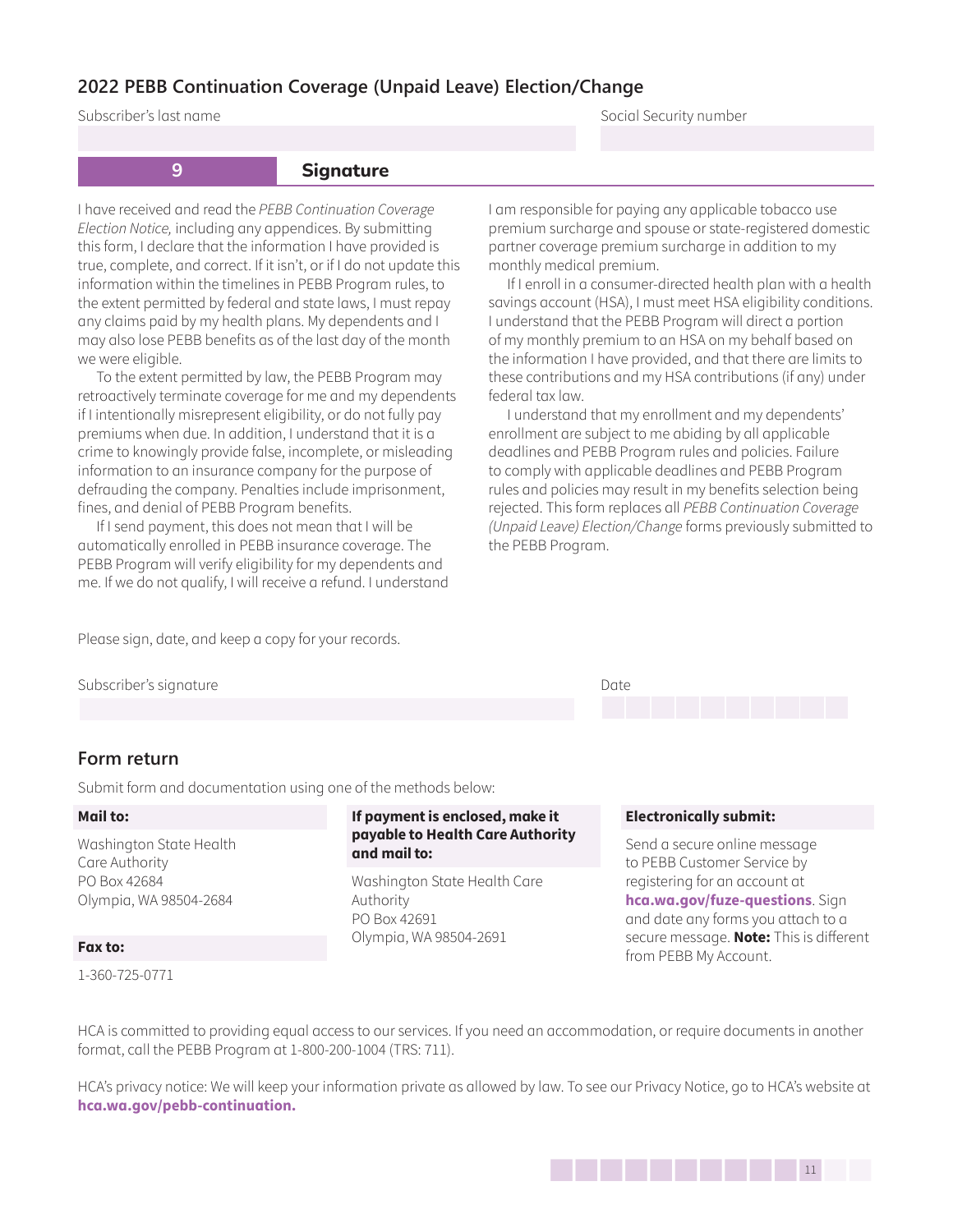Subscriber's last name **Subscriber's last name** Social Security number

| 10                                                                                                                                                                                                                                                                                                                                                                                                                                                                                                                                                                                                                                                                                                                                                                                                                                                                                                                                                                                                                                                                                                                                                                                     | <b>Dependents</b>   |        |                                                                           |                  |       |
|----------------------------------------------------------------------------------------------------------------------------------------------------------------------------------------------------------------------------------------------------------------------------------------------------------------------------------------------------------------------------------------------------------------------------------------------------------------------------------------------------------------------------------------------------------------------------------------------------------------------------------------------------------------------------------------------------------------------------------------------------------------------------------------------------------------------------------------------------------------------------------------------------------------------------------------------------------------------------------------------------------------------------------------------------------------------------------------------------------------------------------------------------------------------------------------|---------------------|--------|---------------------------------------------------------------------------|------------------|-------|
| List eligible dependents you wish to enroll or remove from coverage. Enrolled children must be eligible under PEBB Program<br>rules. This includes children through the month of their 26th birthday (regardless of marital status, student status, or eligibility<br>for coverage under another plan) and dependent children age 26 or older with a disability. Dependents cannot be enrolled in<br>two PEBB medical or dental accounts at the same time.<br>If enrolling a state-registered domestic partner's child, extended dependent, or other nonqualified tax dependent, also<br>attach a PEBB Declaration of Tax Status to indicate whether they qualify as a dependent for tax purposes under IRC Section<br>152, as modified by IRC Section 105(b). A health plan change is not allowed when adding a SRDP's child if they are not a tax<br>dependent.<br>If enrolling an extended dependent, attach a PEBB Extended Dependent Certification, a valid court order showing legal<br>custody or quardianship, and a PEBB Declaration of Tax Status.<br>If enrolling a child with a disability age 26 or older, also submit a PEBB Certification of a Child with a Disability. |                     |        |                                                                           |                  |       |
| <b>Relationship to subscriber</b>                                                                                                                                                                                                                                                                                                                                                                                                                                                                                                                                                                                                                                                                                                                                                                                                                                                                                                                                                                                                                                                                                                                                                      |                     |        |                                                                           |                  |       |
| Child<br>Stepchild (not legally adopted)                                                                                                                                                                                                                                                                                                                                                                                                                                                                                                                                                                                                                                                                                                                                                                                                                                                                                                                                                                                                                                                                                                                                               |                     |        | If adding more dependents, copy<br>pages 12 - 13 and attach to this form. |                  |       |
| Extended dependent (attach copy of court order)                                                                                                                                                                                                                                                                                                                                                                                                                                                                                                                                                                                                                                                                                                                                                                                                                                                                                                                                                                                                                                                                                                                                        |                     |        |                                                                           |                  |       |
| Child with a disability age 26 or older                                                                                                                                                                                                                                                                                                                                                                                                                                                                                                                                                                                                                                                                                                                                                                                                                                                                                                                                                                                                                                                                                                                                                | Date of birth       |        |                                                                           |                  |       |
| Social Security number                                                                                                                                                                                                                                                                                                                                                                                                                                                                                                                                                                                                                                                                                                                                                                                                                                                                                                                                                                                                                                                                                                                                                                 |                     |        | Sex assigned at birth <sup>1</sup>                                        |                  |       |
| Last name                                                                                                                                                                                                                                                                                                                                                                                                                                                                                                                                                                                                                                                                                                                                                                                                                                                                                                                                                                                                                                                                                                                                                                              |                     |        | Male<br>Gender identity <sup>2</sup>                                      | Female           |       |
| First name                                                                                                                                                                                                                                                                                                                                                                                                                                                                                                                                                                                                                                                                                                                                                                                                                                                                                                                                                                                                                                                                                                                                                                             |                     |        | Male<br>Middle initial                                                    | Female<br>Suffix |       |
| Street address (if different from subscriber)                                                                                                                                                                                                                                                                                                                                                                                                                                                                                                                                                                                                                                                                                                                                                                                                                                                                                                                                                                                                                                                                                                                                          |                     |        |                                                                           |                  |       |
|                                                                                                                                                                                                                                                                                                                                                                                                                                                                                                                                                                                                                                                                                                                                                                                                                                                                                                                                                                                                                                                                                                                                                                                        |                     |        |                                                                           |                  |       |
| Address line 2                                                                                                                                                                                                                                                                                                                                                                                                                                                                                                                                                                                                                                                                                                                                                                                                                                                                                                                                                                                                                                                                                                                                                                         |                     |        |                                                                           |                  |       |
|                                                                                                                                                                                                                                                                                                                                                                                                                                                                                                                                                                                                                                                                                                                                                                                                                                                                                                                                                                                                                                                                                                                                                                                        |                     |        |                                                                           |                  |       |
| City                                                                                                                                                                                                                                                                                                                                                                                                                                                                                                                                                                                                                                                                                                                                                                                                                                                                                                                                                                                                                                                                                                                                                                                   |                     |        |                                                                           |                  | State |
| ZIP/Postal code                                                                                                                                                                                                                                                                                                                                                                                                                                                                                                                                                                                                                                                                                                                                                                                                                                                                                                                                                                                                                                                                                                                                                                        | County              |        |                                                                           |                  |       |
|                                                                                                                                                                                                                                                                                                                                                                                                                                                                                                                                                                                                                                                                                                                                                                                                                                                                                                                                                                                                                                                                                                                                                                                        |                     |        |                                                                           |                  |       |
| Select all that apply.                                                                                                                                                                                                                                                                                                                                                                                                                                                                                                                                                                                                                                                                                                                                                                                                                                                                                                                                                                                                                                                                                                                                                                 |                     |        |                                                                           |                  |       |
| <b>Continue coverage</b>                                                                                                                                                                                                                                                                                                                                                                                                                                                                                                                                                                                                                                                                                                                                                                                                                                                                                                                                                                                                                                                                                                                                                               | <b>Add coverage</b> |        | <b>Terminate coverage</b>                                                 |                  |       |
| Medical<br>Dental                                                                                                                                                                                                                                                                                                                                                                                                                                                                                                                                                                                                                                                                                                                                                                                                                                                                                                                                                                                                                                                                                                                                                                      | Medical             | Dental | Medical                                                                   | Dental           |       |
| If terminating coverage, include reason                                                                                                                                                                                                                                                                                                                                                                                                                                                                                                                                                                                                                                                                                                                                                                                                                                                                                                                                                                                                                                                                                                                                                |                     |        |                                                                           |                  |       |
| Termination date<br>To terminate life and AD&D insurance, call MetLife at 1-866-548-7139.                                                                                                                                                                                                                                                                                                                                                                                                                                                                                                                                                                                                                                                                                                                                                                                                                                                                                                                                                                                                                                                                                              |                     |        |                                                                           |                  |       |

*<sup>1</sup> This field is required for health care services.*

*<sup>2</sup> Gender X means a gender that is not exclusively male or female. This field is optional and will be kept private to the extent allowable by law. To learn more, visit* **hca.wa.gov/gender-x***.*